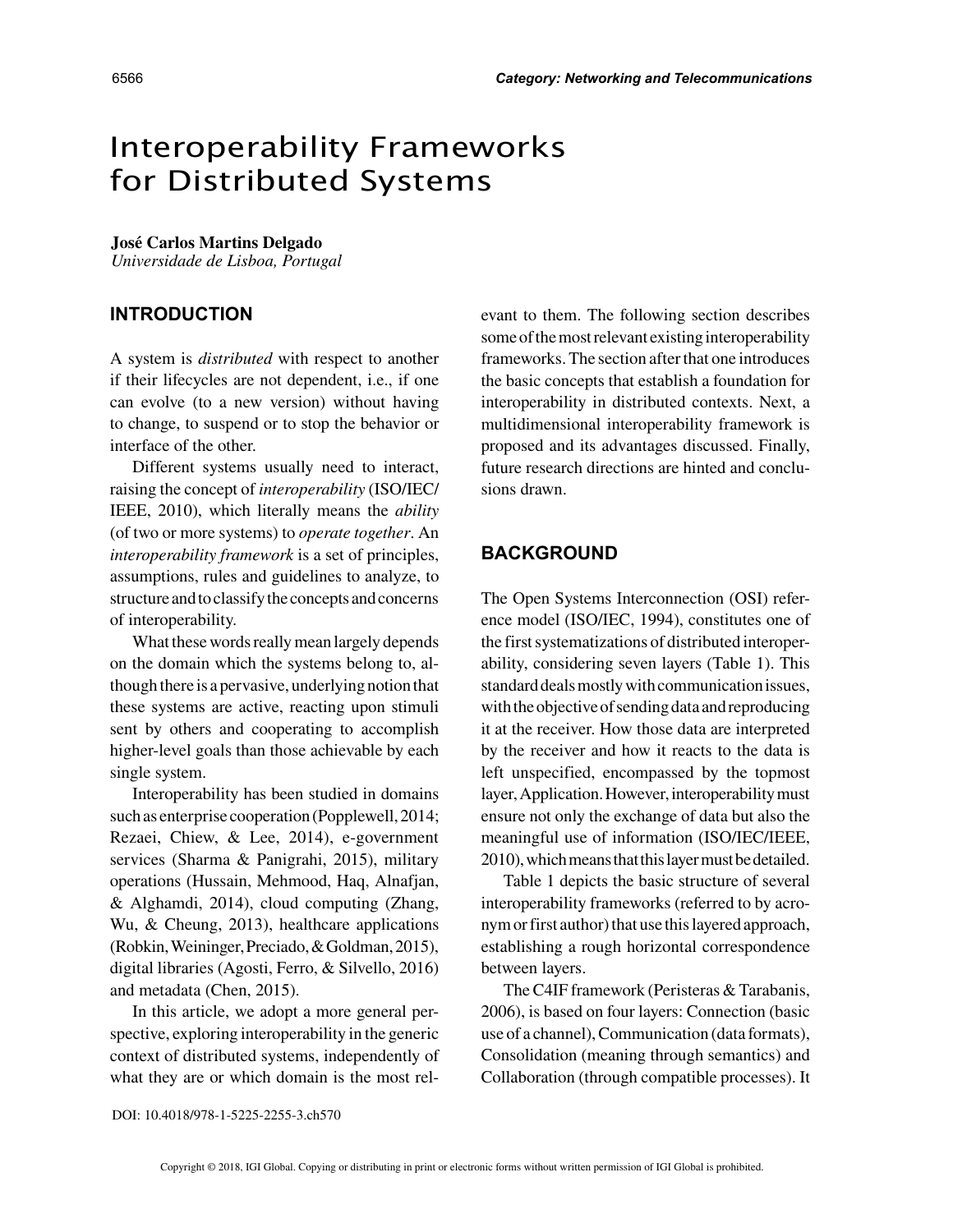| <b>OSI</b><br>(1994) | C4IF<br>(2006) | Lewis<br>(2008) | <b>Stamper</b><br>(2000) | <b>LCIM</b><br>(2009) | <b>EIF</b><br>(2010)                        | Monfelt<br>(2011) |
|----------------------|----------------|-----------------|--------------------------|-----------------------|---------------------------------------------|-------------------|
| Application          | Collaboration  | Organizational  | Social world             | Conceptual            | Political                                   | <b>SWOT</b>       |
|                      |                |                 |                          |                       |                                             | Cultural          |
|                      |                |                 |                          |                       |                                             | Ethical           |
|                      |                |                 |                          |                       | Legal                                       | Legal             |
|                      |                |                 | Pragmatic                | Dynamic               | Organizational                              | Managerial        |
|                      |                |                 |                          | Pragmatic             |                                             | Organizational    |
|                      | Consolidation  | Semantic        | Semantic                 | Semantic              | Semantic<br><i>(includes)</i><br>syntactic) | Adaptation        |
|                      |                |                 |                          |                       |                                             | Application       |
| Presentation         | Communication  | Syntactic       | Syntactic                | Syntactic             |                                             | Presentation      |
| Session              | Connection     |                 |                          |                       |                                             | Session           |
| Transport            |                | Machine         | Empirics                 | Technical             | Technical                                   | Transport         |
| <b>Network</b>       |                |                 |                          |                       |                                             | <b>Network</b>    |
| Link                 |                |                 |                          |                       |                                             | Link              |
| Physical<br>Medium   |                |                 | Physical<br>world        |                       |                                             | Physical Medium   |

*Table 1. Comparison between several layered interoperability frameworks*

simplifies the lower levels (distinguishing only connectivity and communication) and refines the application layer, distinguishing information semantics from behavior.

Lewis, Morris, Simanta, and Wrage (2008) proposed a similar framework, with slight differences but with basically the same structure.

Stamper, Liu, Hafkamp, and Ades (2000) applied *semiotics* (the study of signs, stemming from linguistics) to the field of information systems and proposed a semiotic ladder, a layered structure in which each layer builds on the previous one (just like a ladder) in an increasing level of abstraction and complexity. Besides the usual syntax and semantics, pragmatics was used to refer to the interaction context and the effect caused by the reception of a message by a receiver. Empirics refer to the lower levels using the physical world, which details are well established and become less relevant to the understanding of interoperability as a whole. The social world tackles the higher levels, in which people become more involved.

Wang, Tolk, and Wang (2009) described the LCIM framework, which follows the semiotic ladder in essence, with the interesting addition of a dynamic layer that considers evolution along the system's lifecycle.

The European Interoperability Framework (EIF, 2010) was conceived as a broad framework for the interoperability of public services and establishes four main interoperability levels (legal, organizational, semantic and technical), with an upper political context that should ensure compatible visions and aligned priorities.

Monfelt, Pilemalm, Hallberg, and Yngström (2011) further refined the social layer of the semiotic ladder and extended the basic OSI reference model with another seven layers, to take care of higher-level issues, such as risk (SWOT analysis) and dependencies on social and organizational aspects concerning cultural, ethical and legal values, as well as existing administrative and managerial issues. The organizational layer pertains to the pragmatics of the message (its effects in the interaction context) and the adaptation layer pertains to the semantics of the message, adapting the new layers to the technical layers provided by the OSI model.